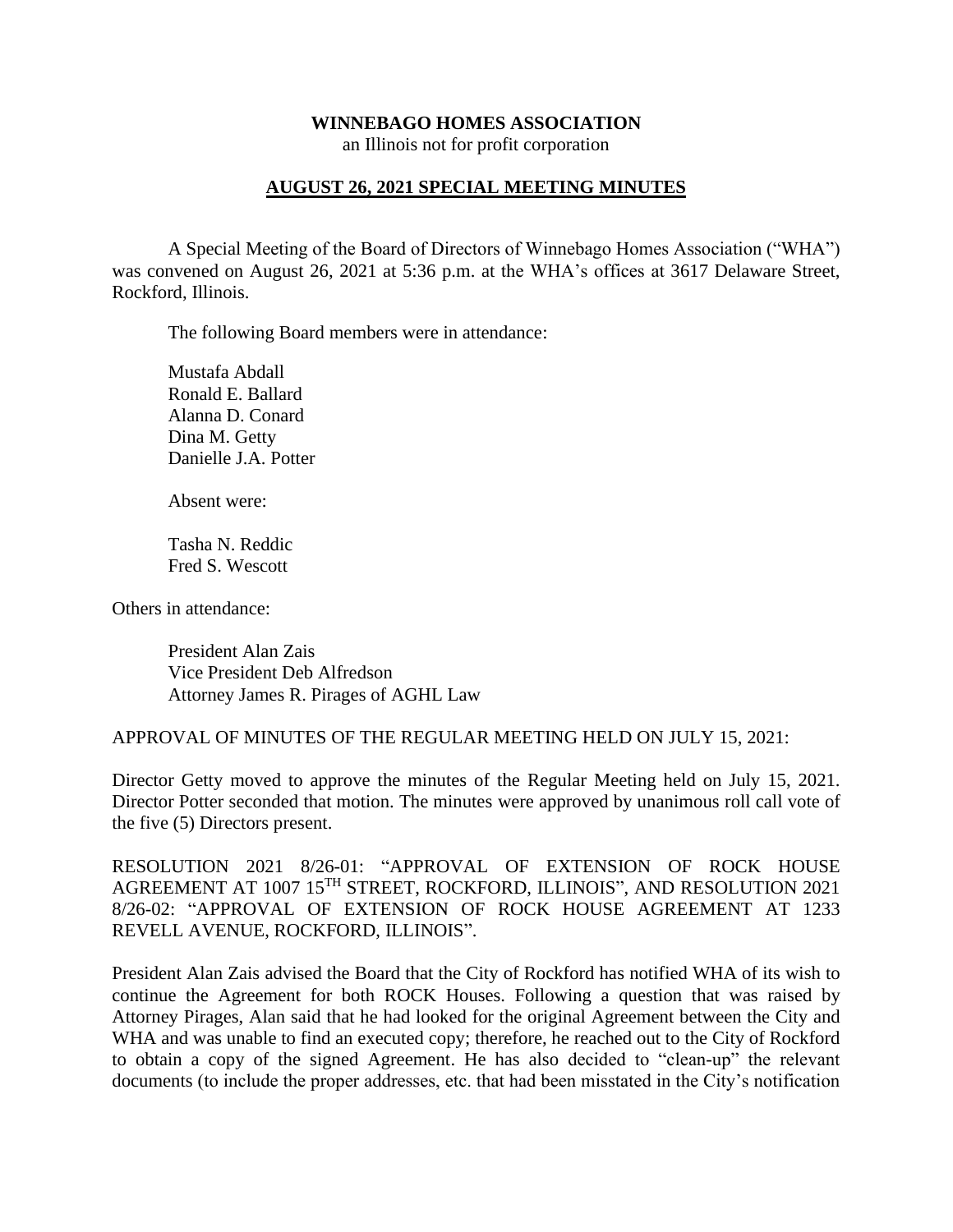letters). He asked the Board to approve the extensions of both ROCK House Agreements for the two (2) properties subject to legal review and clarification.

A motion to approve both Resolutions (2021 8/26-01 and 2021 8/26-02) was made by Director Conard; that motion was seconded by Director Potter. The motion was approved by unanimous roll call vote of the five (5) Directors present.

RESOLUTION 8/26-03 "APPROVAL OF CAPITALIZATION-DEPRECIATION-DISPOSITION POLICY" AND RESOLUTION 2021 8/26-04 "APPROVAL OF CONTRACTING AND PROCUREMENT POLICY."

President Zais noted that the auditors had suggested changes to the format of these two (2) policies. He said that substantively there was not much of a difference between these proposed revised policies and their predecessors. However, he noted that with regard to the procurement policy there had been changes made to raise the thresholds of the dollar amounts for obtaining informal and formal quotes. Alan added that he had intentionally kept the thresholds low in order to keep the Board informed of most procurements; he said that in the past he had even brought matters to the Board for review that had been within the limits of the prior version of the procurement policy. Nevertheless, he said that the auditor had suggested that they raise the procurement level in order to avoid the opportunity for an inadvertent misstep. Alan went on to note that WHA is an instrumentality of the Winnebago County Housing Authority (WCHA) and that unlike some other housing authorities with instrumentalities, WHA's policies had stayed consistent with WCHA. He indicated that other housing authorities may have different procurement standards for their instrumentalities as a way of getting around HUD procurement requirements. However, he noted that the same policies that are the subject of the two (2) resolutions on this meeting's agenda are also being proposed for WCHA.

A motion to approve the two Resolutions (Resolution 2021 8/26-03 and 2021 8/26-04) was made by Director Abdall; that motion was seconded by Director Potter. The motion was approved by unanimous roll call vote of the five (5) Directors present.

## RESOLUTION 2021 8/26-05: APPROVAL OF EXTENSION OF MEMORANDUM OF UNDERSTANDING WITH GORMAN & COMPANY, LLC.

President Zais noted that this Memorandum of Agreement applies to the Pearl Place Development in Belvidere. Alan said that the project had applied for participation in the Permanent Supportive Housing Program but had been unsuccessful in its application. As a "fall back" position, the project has applied for 4% low income tax credits and that application is pending. Alan noted that the Memorandum of Understanding had a contingency deadline that had recently expired and, therefore, this resolution sought to extend the contingency deadline to January 31, 2022.

A motion to approve this Resolution (2021 8/26-05) was made by Director Abdall; that motion was seconded by Director Getty. The motion was approved by unanimous roll call vote of the five (5) Directors present.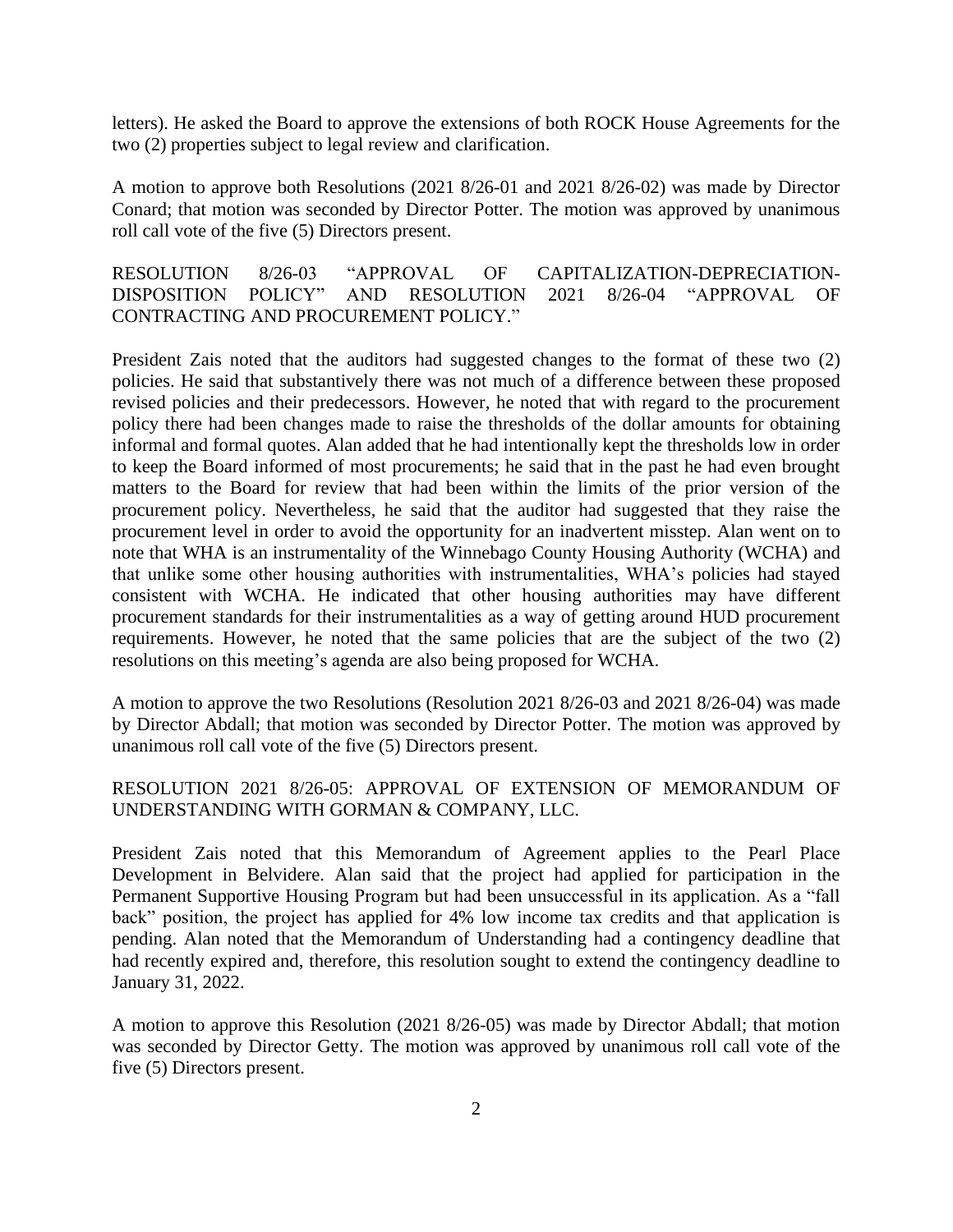#### DISCUSSION: MEMORANDUM OF UNDERSTANDING WITH FIFTH AVENUE CAPITAL PARTNERS AND MILBROOK REALTY GROUP, LLC

President Zais reminded the Board that he has been working with developers on the redevelopment of the former St. Thomas High School property. He indicated that development is also seeking to participate in the Permanent Supportive Housing Program. He noted that some obstacles have been presented, including the fact that the property is in a "flood way" which, as a result, required the property to raise the level of the first floor of the building. He said that this will be an \$8 to \$9 Million Dollar redevelopment program and that the City of Rockford will be contributing approximately \$100,000.00 to \$150,000.00. He said that an application has also been pending for participation in the Permanent Supportive Housing Program, with a deadline of October 31, 2021.

Alan noted that the developer wants to now enter into a Memorandum of Understanding (MOU) with WHA. Alan said that the request from the developer for an MOU was understandable given the status of the project. Alan noted that up to this point he has been handling the project on behalf of WHA on his own and did not want to run up legal expenses, especially since the project-based vouchers (needed for the program) have not yet been approved by HUD. Alan added that the standards for approval by HUD have been more difficult. For example, he noted that approximately a year ago HUD had established a requirement that before proceeding with a request for proposals (RFP) for project-based vouchers, HUD must approve of same. Alan noted that he had inadvertently forgotten to seek HUD's approval. As a result, he has decided to advise HUD of this issue even though up to this point HUD has not noticed that pre-approval was not obtained. While the impact of doing so is currently unknown, Alan said that it may be necessary to start over with the application for project-based vouchers. While noting that this does not "kill" the participation in the Permanent Supportive Housing Program, it does affect the project's "points" on the application. Alan went on to say that even if they cannot obtain the project-based vouchers, he still believes the project will score well.

Alan said that he wanted to keep the Board advised of this issue. He also said that in the interim he has received a draft MOU from the developer which he characterized as being "very simple". Alan added that he has been holding the developer to high standards, including the fact that the developer will give WHA the building when the project is completed, but he is requiring that the developer stay in the program for five (5) years in order to assure that the building is sound before accepting receipt of that building. He said that it is now time to involve legal counsel in the MOU and before doing so he wanted the Board's consensus as to whether to move forward with this despite the obstacles noted above. The Board members noted their consensus for moving forward with this project and securing legal counsel's assistance.